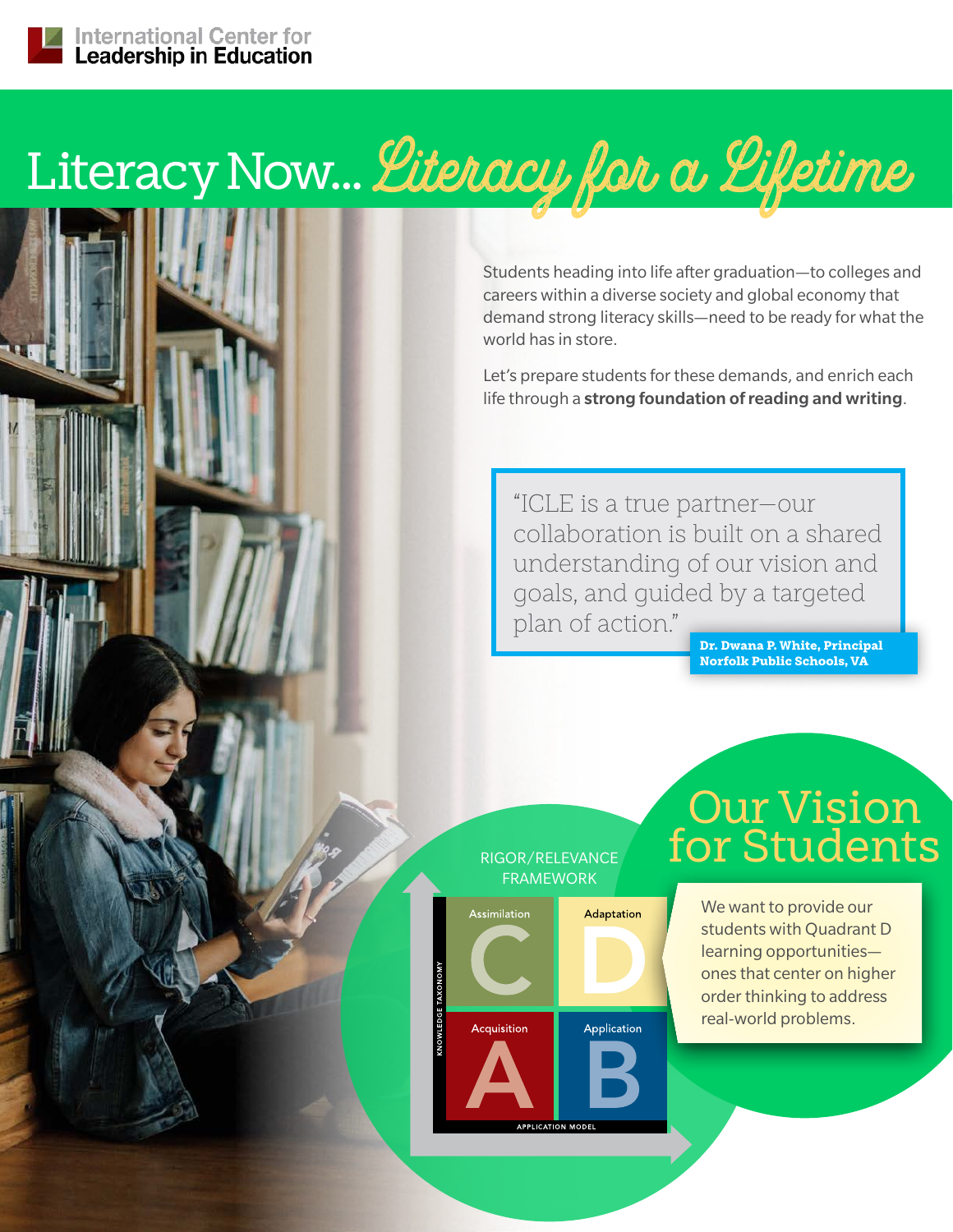

ICLE's *Literacy for a Lifetime (6-12): Authentic Reading and Writing* solutions leverage high-impact strategies that increase critical thinking and develop adaptable literacy skills for school and beyond.

# Solutions for Leaders

### Instructional Practices Assessment

Examine classroom data on rigor, relevance, and engagement, identify challenges, and develop a strategic plan.

# Leadership Coaching

Leverage 1:1 support tailored to your needs to elevate literacy instruction systemwide.

### Leadership for Systemwide Literacy Courses

3 *Creating a Culture Focused on Systemwide Literacy (6-12)*

Empower your team, set goals, and communicate with purpose to create a student-centered learning environment.

3 *Sustaining a Culture of Literacy (6-12)* Create accountability systems, build supports, and review data and benchmarks to sustain results.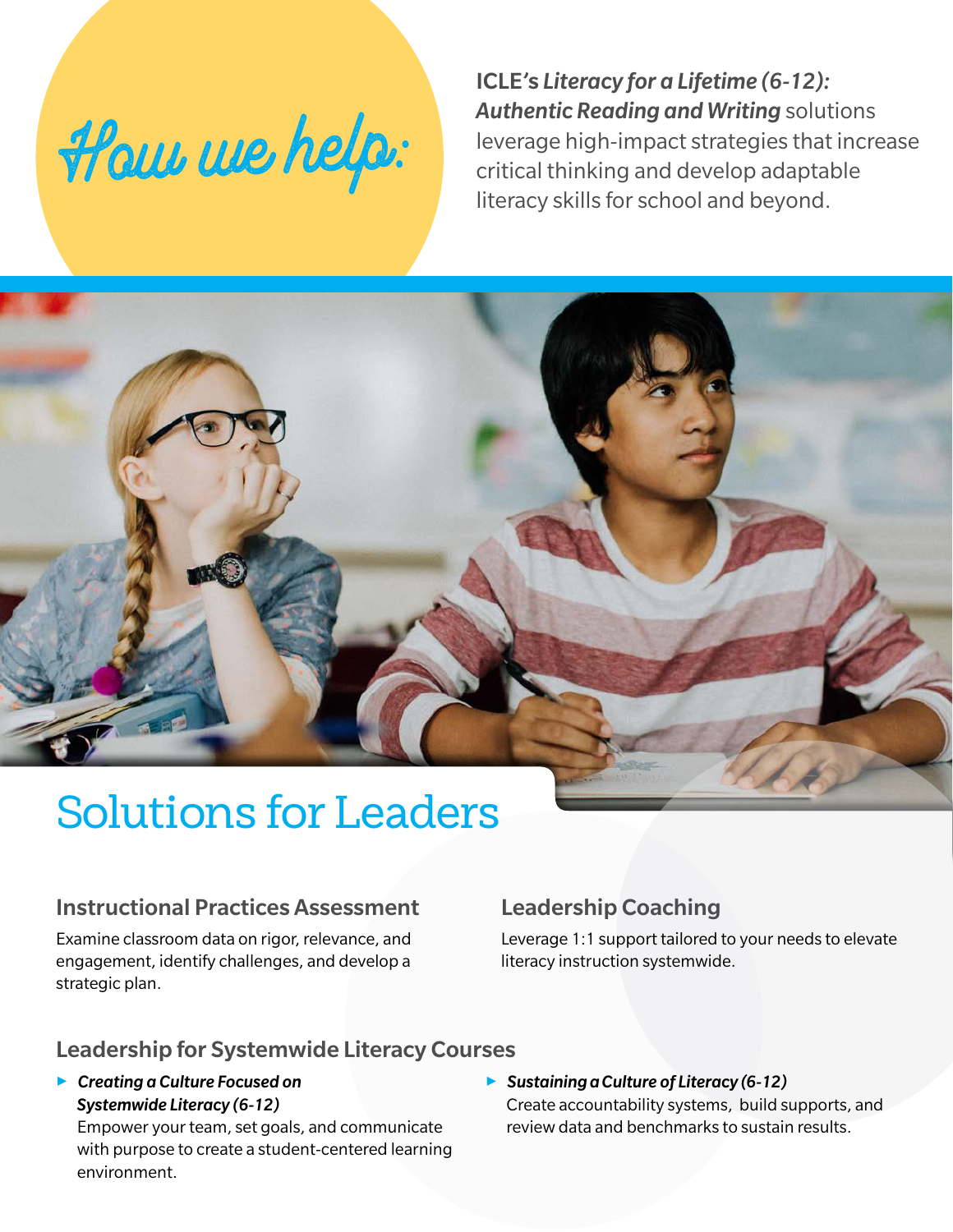# Solutions for Teachers, Coaches, and Instructional Staff

# Instructional Coaching

ICLE coaches work shoulder-to-shoulder with you to meet individual needs and provide guidance based on targeted goals. Taking time to analyze, reflect on, and explore new ideas as partners, coaches support your understanding and application of new content knowledge and effective instructional practices.



# 2-Day Literacy Institute

In this immersive learning experience, teachers learn and apply high-impact reading and writing strategies to increase rigor, relevance, and relationships in their classrooms. The Literacy Institute equips teachers to develop meaningful learning experiences that scaffold learning, illuminate thinking, and foster student ownership.

#### *Day 1 outcomes include:*

- $\blacktriangleright$  Planning the purposeful implementation of impactful literacy strategies
- $\blacktriangleright$  Encouraging a critical, attentive stance when reading non-fiction
- $\triangleright$  Developing effective lesson openings and closings using academic discussion
- $\blacktriangleright$  Practicing and integrating strategies into instruction

#### *Day 2 outcomes include:*

- $\triangleright$  Using Nonfiction Close Reading Strategies for deep text analysis
- $\triangleright$  Creating rigorous and relevant writing prompts
- $\blacktriangleright$  Establishing effective support structures for students as they respond to a prompt
- $\triangleright$  Developing a consistent process for monitoring student progress